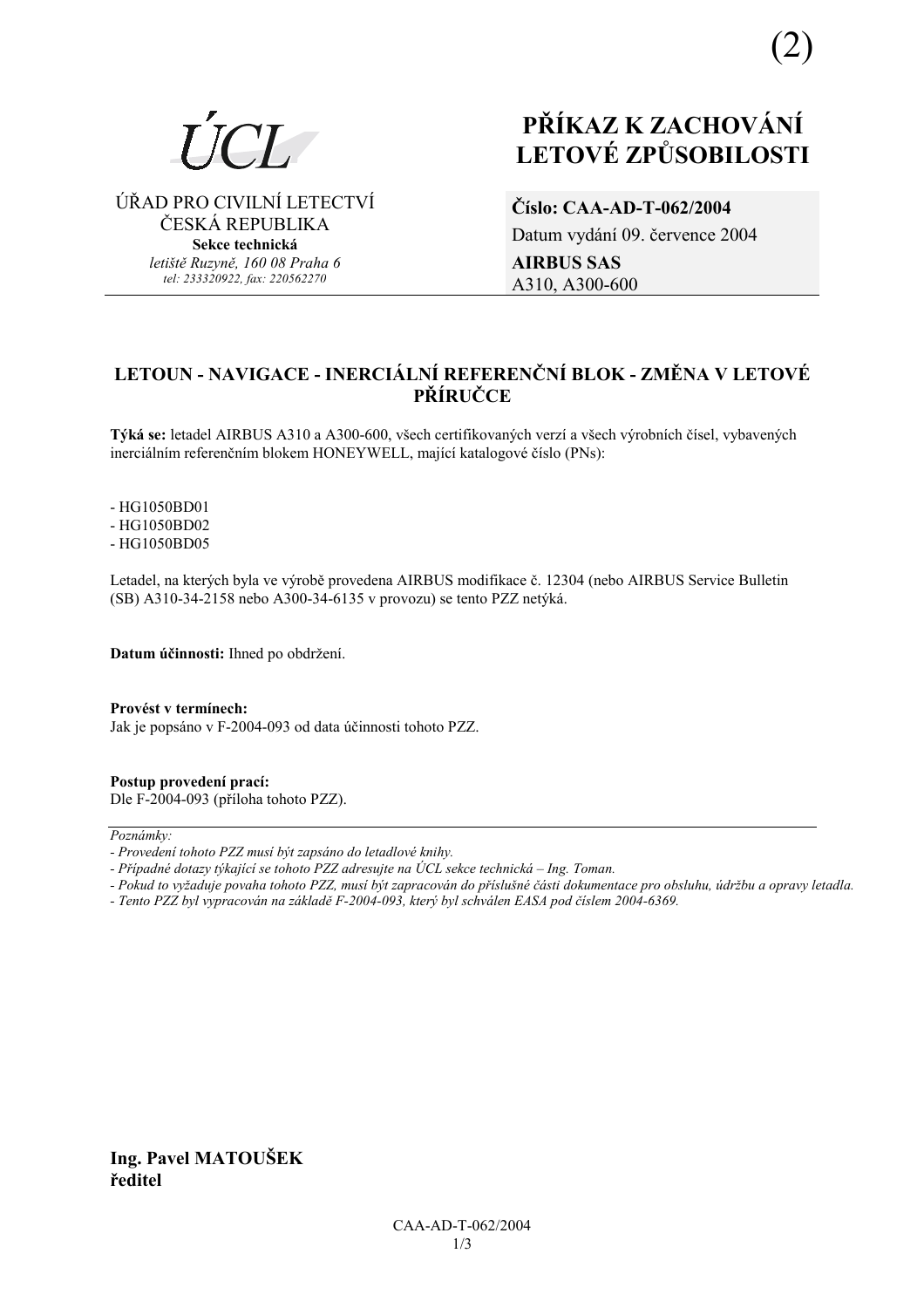#### **DGAC AD No.: F-2004-093**

June 23, 2004

#### **AIRBUS SAS A310, A300-600 aircraft**

Type certificate(s) No.: 72 TCDS No.: 145 ATA chapter: 34

This AD is published by the DGAC on behalf of EASA, the Primary Airworthiness Authority for the affected product.

#### **Navigation - Inertial reference units**

#### **1. EFFECTIVITY:**

AIRBUS A310 and A300-600 aircraft, all certified models and all serial numbers, equipped with HONEYWELL IRUs with PNs:

- HG1050BD01 - HG1050BD02 - HG1050BD05

Aircraft on which AIRBUS modification No. 12304 has been embodied in production (or on which AIRBUS Service Bulletin (SB) A310-34-2158 or A300-34-6135 has been embodied in service) are not concerned by the requirements of this Airworthiness Directive (AD).

#### **2. REASONS:**

The magnetic variation tables entered into the Honeywell IRU' s mentioned above are now obsolete in certain regions of the world.

Studies have shown that for a given airport, a difference greater than 2° between the real magnetic variation and the one in the database of the IRU' s can have dangerous consequences when the aircraft is in Cat.2 or Cat.3 automatic landing and taxiing phases.

A Temporary Revision to the flight manual gives a list of airports concerned and gives a date from which automatic landings "AUTOLAND" and automatic taxiing after touchdown "ROLL OUT" are prohibited.

This AD renders mandatory the limitations introduced by this Temporary Revision of the flight manual.

#### **3. MANDATORY ACTIONS AND COMPLIANCE TIMES:**

From the effective date of this AD, unless already accomplished, introduce the following Temporary Revisions, approved by the EASA on February 9th, 2004, into the A310 and A300-600 aircraft Flight Manuals:

- A310 Flight Manual Temporary Revision 6.01.03/36

- A300-600 Flight Manual Temporary Revision 6.01.03/08

and comply with these directives.

Embodiment of SB A310-34-2158 or A300-34-6135, as applicable, rendered mandatory by AD 2001-303 that installs IRU standards PN HG1050BD06 or HG1050BD07, combined with the impossibility of return to an earlier standard, cancels the operational limitation introduced by AD 2004-093.

#### **4. REFERENCE DOCUMENTS:**